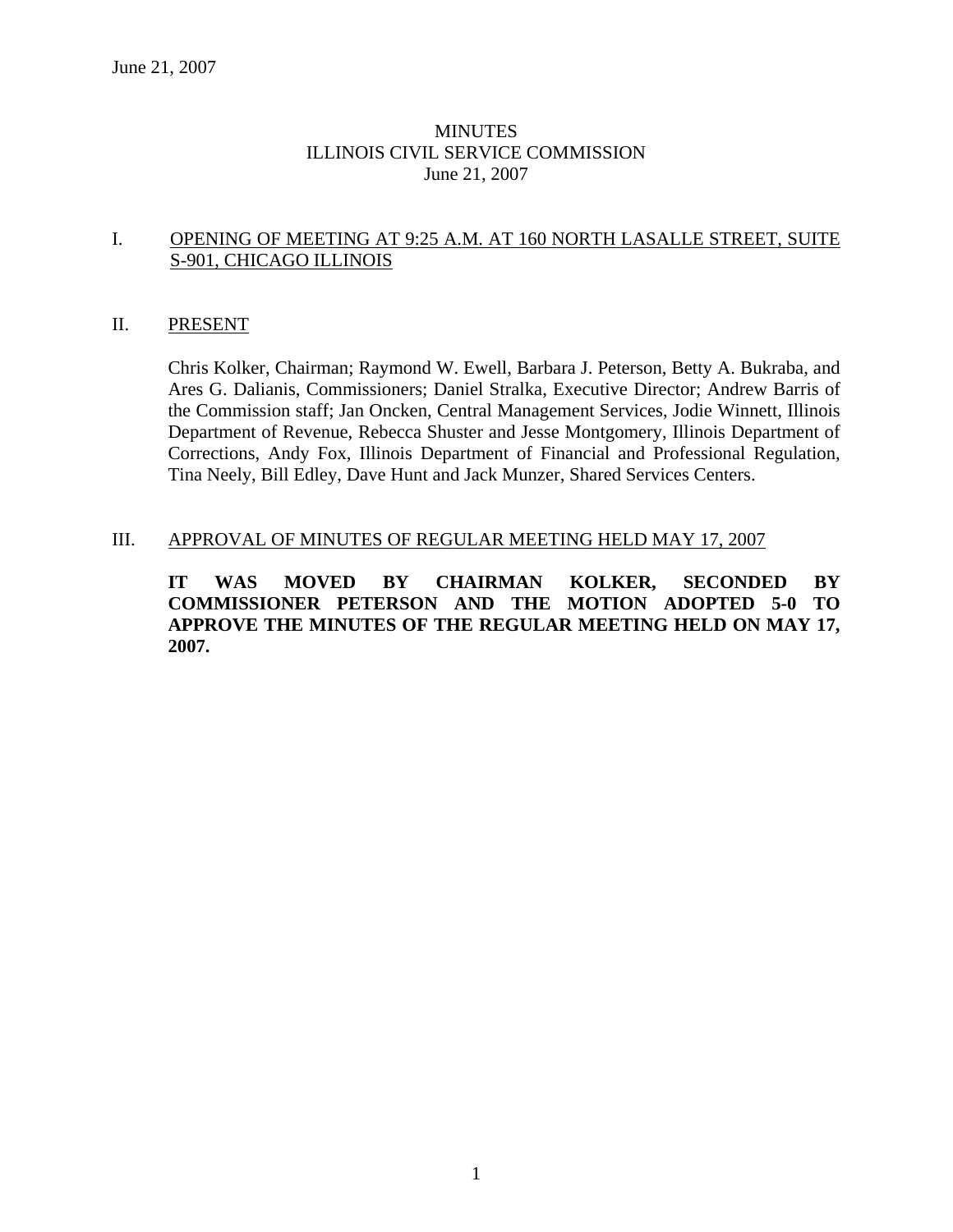#### IV. **EXEMPTIONS UNDER SECTION 4d(3) OF THE PERSONNEL CODE**

# A. Report on Exempt Positions

| <u>Agency</u>                            | Total<br>Employees | Number of Exempt<br>Positions |
|------------------------------------------|--------------------|-------------------------------|
|                                          |                    |                               |
|                                          |                    |                               |
|                                          |                    |                               |
|                                          |                    |                               |
| Central Management Services 1,586 111    |                    |                               |
| Children and Family Services3,298 41     |                    |                               |
|                                          |                    |                               |
|                                          |                    |                               |
|                                          |                    |                               |
|                                          |                    |                               |
|                                          |                    |                               |
|                                          |                    |                               |
|                                          |                    |                               |
|                                          |                    |                               |
|                                          |                    |                               |
| Environmental Protection Agency 1,057 18 |                    |                               |
|                                          |                    |                               |
|                                          |                    |                               |
|                                          |                    |                               |
|                                          |                    |                               |
|                                          |                    |                               |
|                                          |                    |                               |
|                                          |                    |                               |
|                                          |                    |                               |
|                                          |                    |                               |
|                                          |                    |                               |
|                                          |                    |                               |
|                                          |                    |                               |
|                                          |                    |                               |
|                                          |                    |                               |
|                                          |                    |                               |
|                                          |                    |                               |
|                                          |                    |                               |
|                                          |                    |                               |
|                                          |                    |                               |
|                                          |                    |                               |
|                                          |                    |                               |
|                                          |                    |                               |
|                                          |                    |                               |
|                                          |                    |                               |
|                                          |                    |                               |
|                                          |                    |                               |
|                                          |                    |                               |
|                                          |                    |                               |
|                                          |                    |                               |
|                                          |                    |                               |
|                                          |                    |                               |
|                                          |                    |                               |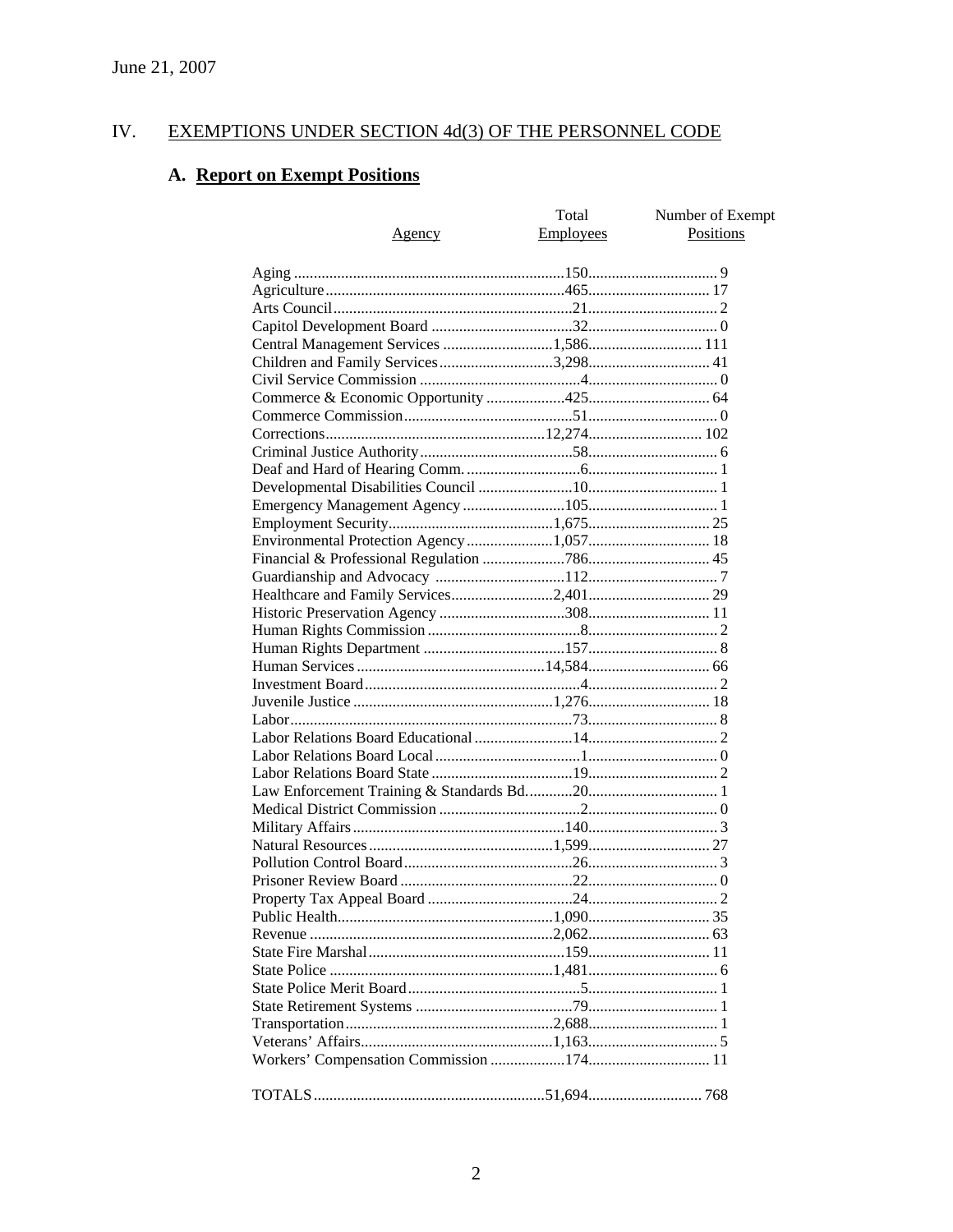#### **B. Governing Rule - Jurisdiction B Exemptions**

- a) Before a position shall qualify for exemption from Jurisdiction B under Section 4d(3) of the Personnel Code, the position shall be directly responsible to:
	- 1. The Governor, or
	- 2. A departmental director or assistant director appointed by the Governor, or
	- 3. A board or commission appointed by the Governor, or
	- 4. The head of an agency created by Executive Order, or the director or assistant director of an agency carrying out statutory powers, whose offices are created by the Governor subject to legislative veto under Article V, Section 11, of the Constitution of 1970, which agency head, director, or assistant director may themselves be subject to exemption under Section 4d(3), or
	- 5. In an agency having a statutory assistant director, a deputy director exercising full line authority under the director for all operating entities of the agency, provided the statutory role of assistant director is vacant or is assigned clearly distinct and separate duties from the deputy director and as a colleague to him, or
	- 6. A line position organizationally located between the director and/or assistant director and a subordinate statutorily exempt position(s), provided the position proposed for exemption has line authority over the statutory exempt position(s), or
	- 7. The elected head of an independent agency in the executive, legislative, or judicial branch of government.
- b) If a position meets the above criterion, it must, in addition, be responsible for one or more of the following before it shall be approved as exempt:
	- 1. Directs programs defined by statute and/or departmental, board, or commission policy or possess significant authority when acting in the capacity of a director of programs to bind the agency.
	- 2. Makes decisions in exercising principal responsibility for the determination or execution of policy which fix objectives or state the principles to control action toward operating objectives of one or more divisions, such decisions being subject to review or reversal only by the director, assistant director, board or commission.
	- 3. Participates in the planning and programming of departmental, board, or commission activities, integrating the plans and projections of related divisions, and the scheduling of projected work programs of those agencies.

\* \* \*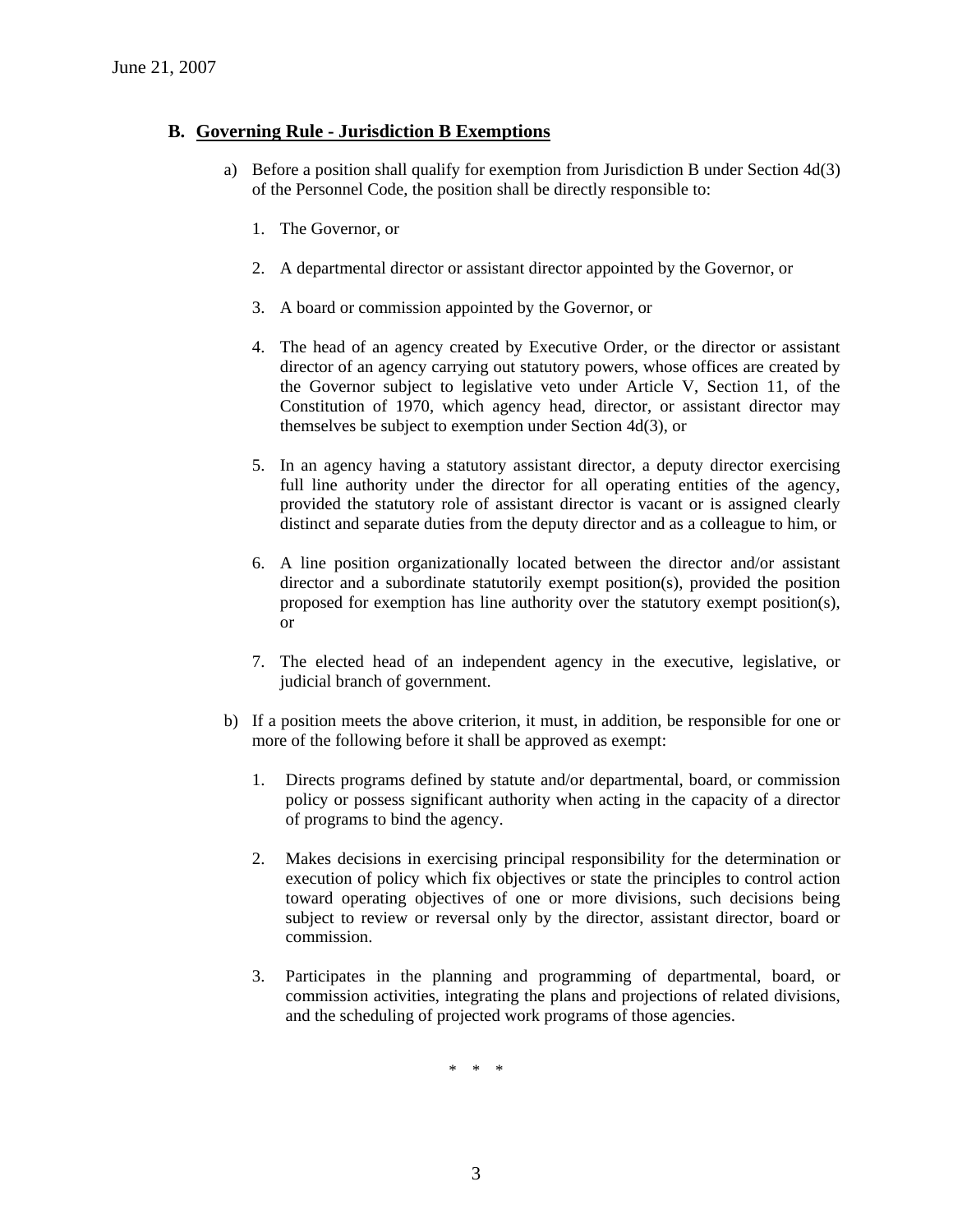### **C. Requests for 4d(3) Exemption**

- With regard to Item C, after resolving a number of issues related to this request, Executive Director Daniel Stralka noted for the agency some unforeseen ramifications this reorganization would have on the continued exemption of subordinate positions. The agency requested additional time to clarify several job descriptions so it was agreed to continue this for another month. Commissioner Bukraba questioned the number of current vacant  $4d(3)$  exempt positions in the agency.
- With regard to Item D, Executive Director Daniel Stralka noted that this request had been continued from last month due to issues staff brought up over the programmatic responsibilities of the position. This position reports to the Director and is administratively responsible for the Informal Conference Board, a program defined by statute. This would bring the program within the technical standards of the Commission rules for exemption approval. While the same issue regarding the relative "importance" of the program exists, after meeting with Jodie Winnett, Associate Director of Department of Revenue, the agency was able to provide additional information in support of its request related to the type of input this position has into a variety of tax assessment program issues. That, coupled with the fact that the request falls within our Rules for granting exemption, led to staff's recommendation of approval. Associate Director Winnett noted for the Commission that the Department of Revenue has nine current vacant 4d(3) exempt positions, most of which are in the legal department and the Lottery.
- With regard to Item E, Executive Director Daniel Stralka reported that this position reports to the Chief of Parole and is directly responsible for the Sex Offender Unit of Department of Corrections while also serving as the principal policy implementer for the Parole Division and serving as the Chief of Parole in his absence. To provide some perspective, the Parole Division has a population of 40,000 parolees while the inmate population is only 38,000. Approval of this request would result in only two principal policy exempt positions in the Parole Division, a program with increased programmatic activities as well as increasing parolees. The Sex Offender Unit is an example of the increased programmatic activity in this area – they are seen by parole agents 4-6 times a month as opposed to the 1-2 times a month for other parolees. This position is the principal policy implementer for other administration programs and initiatives addressing parole services. Based on the above and considering the nature of the program – including the Sex Offender Unit which is the subject of numerous legislative initiatives – staff recommended approval of this request. Commissioner Bukraba questioned the number of current vacant 4d(3) exempt positions in the agency.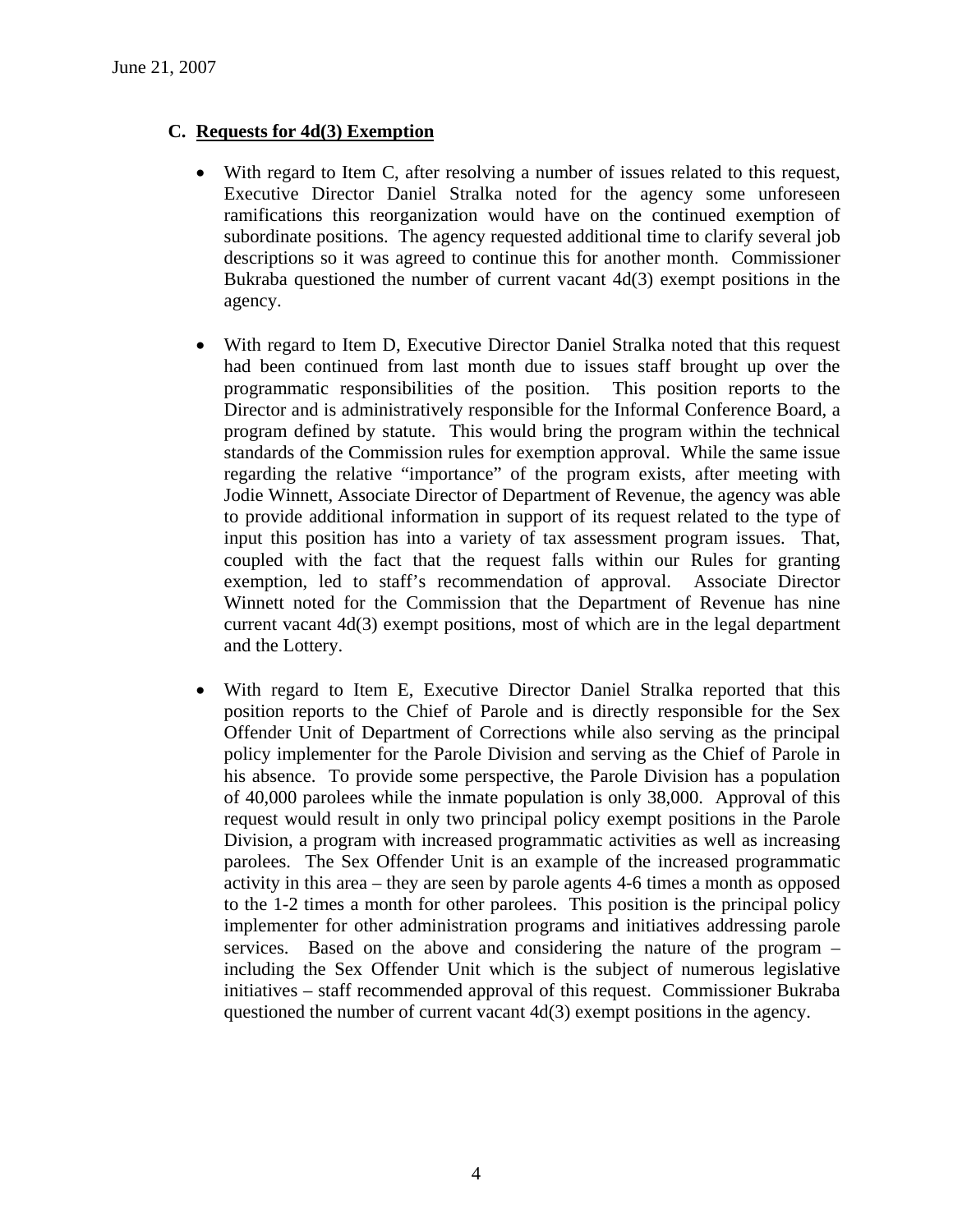• With regard to Items F through J, Executive Director Daniel Stralka reported that there were continuing issues with these requests which were all related to the Shared Services Center initiative which was the subject of an Executive Order and first brought before the Commission last July. Jack Munzer, Statewide Project Manager for Shared Services appeared before the Commission with several other Shared Services senior managers to provide the Commission with an update and overview of the project. Accompanying him and assisting him in his presentation were Bill Edley, Director of the Public Safety Shared Services Center; Dave Hunt, Director of the Administrative and Regulatory Shared Services Center; and Tina Neely, Transition Manager. Munzer presented each Commissioner with a 16 page handout entitled, "Shared Services Program, Presentation to the Civil Service Commission." (This handout was also marked, "Draft for Discussion.") Munzer then launched into an oral presentation to the Commission in line with the three sections of the handout: Current Environment, Opportunity, and Implementation. Munzer reviewed for the Commission the motivation behind the establishment of the Shared Services Centers, the benefits to the State of Illinois from their establishment, and the challenges to their establishment. He noted that policy decisions regarding the centralization of many identified functions and processes are still being made as the project progresses. In response to questions from the Commissioners, Munzer indicated that their present business model did not forecast any employee layoffs. As to the impact of the Shared Services Centers on 4d(3) exempt positions, there can be a net reduction, but not for several years. He presented a scenario whereby the Shared Services Centers would require a series of 4d(3) exempt positions both within some of the client agencies as well as the Shared Services Centers themselves, some for only a set term while others on a more permanent basis. Munzer envisioned a situation whereby they could "sunset" an agency 4d(3) exempt position for every new 4d(3) exempt position requested. In response to Commissioner questions addressed to the Functional Processes and Strategic Planning Human Resources positions, Edley noted that these positions would be transaction focused. An additional issue arose concerning the legal status of not just these but all Shared Services Center positions. Munzer acknowledged that the Shared Services Centers arose from an Executive Order of the Governor, and that all the Shared Services Center positions are located in existing client agencies. For example, the Public Safety Shared Services Center positions are all located within the Department of Corrections, the largest of its client agencies. There are some legal issues that have yet to be resolved from this positioning. Included is a reporting issue that impacts compliance with Civil Service Commission Rule 11. As an example, while the Position Description form for the Director position indicates it reports to the Governor (and Munzer indicated that there also is a reporting relationship to the Chief Operating Officer of the State of Illinois), technically speaking, since the position falls under the Department of Corrections, the position reports to the Director of the Department of Corrections. This is representative of some of the obstacles that the Shared Services Centers have had to address as they progress to implementation. The Commissioners thanked Munzer and his senior managers for their presentation, expressed appreciation for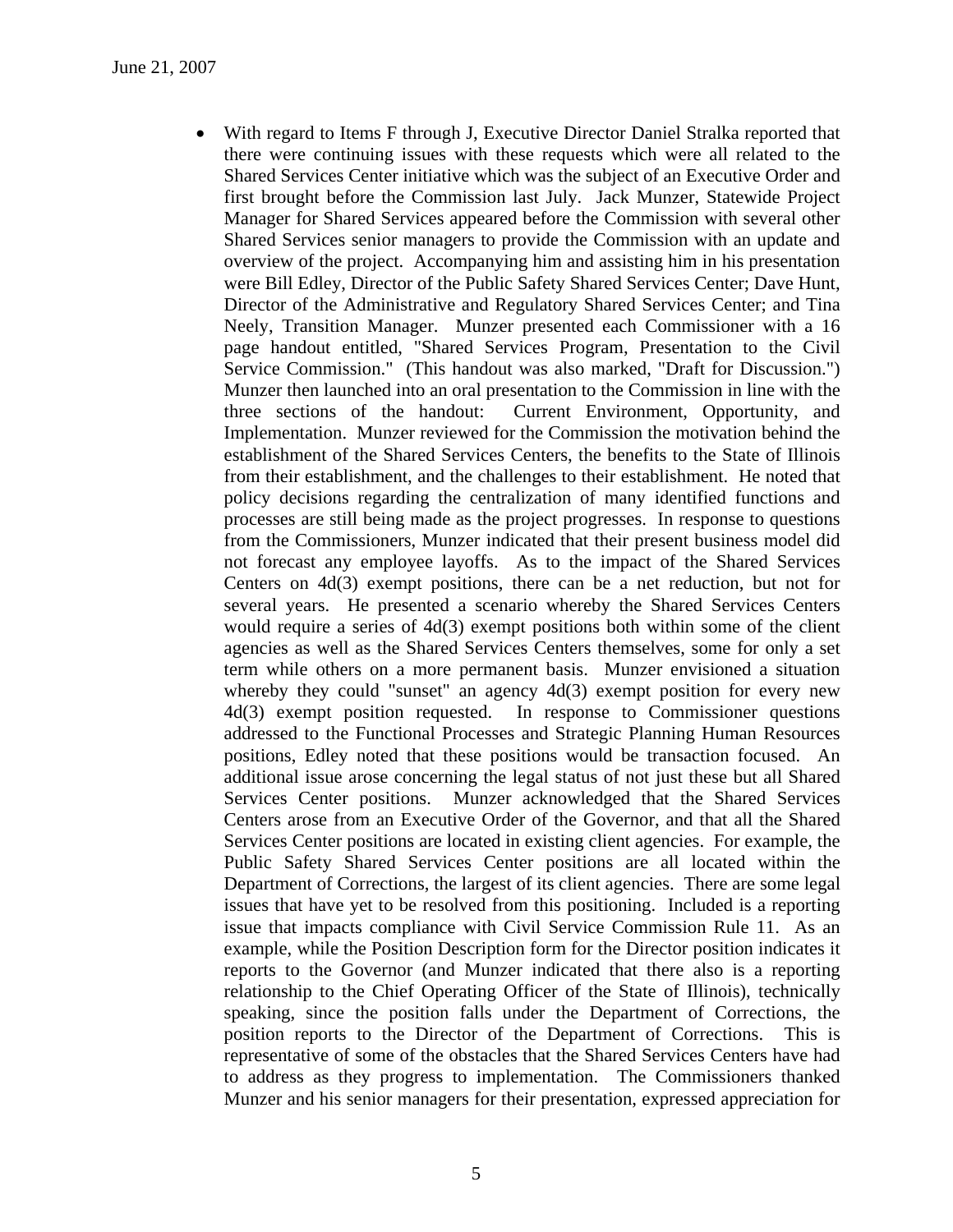their efforts in shepherding such a noteworthy and beneficial initiative, and indicated that they looked forward to the additional information being presented so they may consider their requests. As there were issues yet to be resolved, staff recommended that these requests be continued.

• With regard to Items K, Executive Director Daniel Stralka reported this position serves as the principal policy advisor to the State Fire Marshal, reporting directly to him. The State Fire Marshal had a similar position that the Commission had previously approved for 4d(3) exemption which was recently abolished. As the principal policy advisor, this position is similar to other policy advisors that have been granted exemption in many other agencies. For these reasons, staff recommended approval.

### **IT WAS MOVED BY CHAIRMAN KOLKER, SECONDED BY COMMISSIONER EWELL AND THE MOTION ADOPTED 5-0 TO GRANT AND CONTINUE THE REQUESTS FOR 4D(3) EXEMPTION FOR THE FOLLOWING POSITIONS:**

**The following 4d(3) exemption requests were granted on June 21, 2007:** 

| <b>Position Number</b>  | 40070-25-25-200-00-01                    |
|-------------------------|------------------------------------------|
| <b>Position Title</b>   | Senior Public Service Administrator      |
| Bureau/Division         | <b>Informal Conference Board</b>         |
| <b>Functional Title</b> | Administrator, Informal Conference Board |
| Incumbent               | Louise M. Calvert                        |
| Supervisor              | Director                                 |
| Location                | <b>Cook County</b>                       |

#### **D. Illinois Department of Revenue**

#### **E. Illinois Department of Corrections**

| <b>Position Number</b>  | 40070-29-05-000-00-02                           |
|-------------------------|-------------------------------------------------|
| <b>Position Title</b>   | Senior Public Service Administrator             |
| Bureau/Division         | Parole Division                                 |
| <b>Functional Title</b> | Deputy Director of Parole Operations & Security |
| Incumbent               | None                                            |
| Supervisor              | Director                                        |
| Location                | Williamson County                               |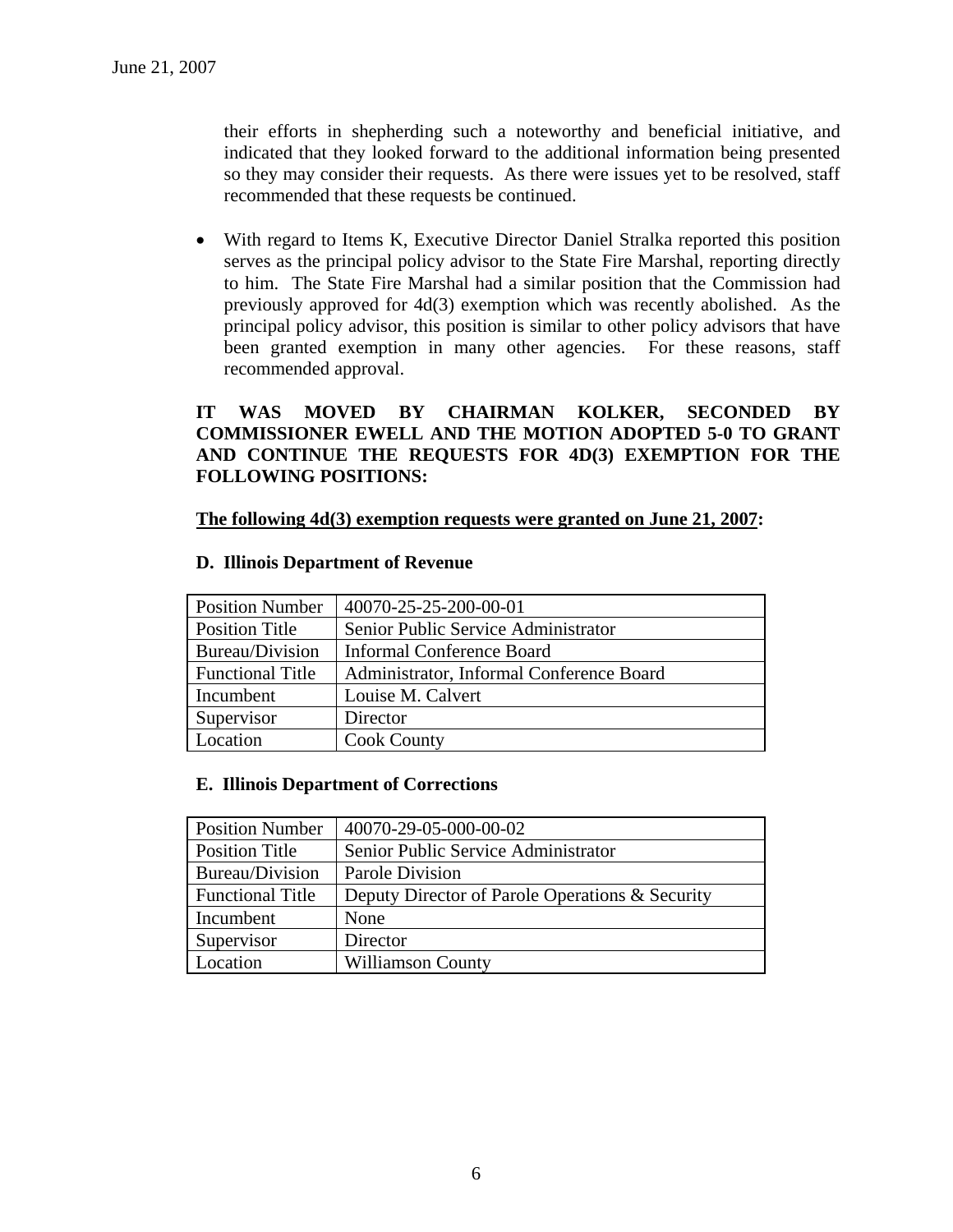# **K. Illinois State Fire Marshal**

| <b>Position Number</b>  | 40070-50-50-700-00-01               |
|-------------------------|-------------------------------------|
| <b>Position Title</b>   | Senior Public Service Administrator |
| Bureau/Division         | Director's Office                   |
| <b>Functional Title</b> | Policy Advisor                      |
| Incumbent               | None                                |
| Supervisor              | <b>State Fire Marshal</b>           |
| Location                | <b>Sangamon County</b>              |

# **The following 4d(3) exemption requests were continued on June 21, 2007:**

# **C. Illinois Department of Children and Family Services**

| <b>Position Number</b>  | 40070-16-00-800-00-01               |
|-------------------------|-------------------------------------|
| <b>Position Title</b>   | Senior Public Service Administrator |
| Bureau/Division         | Director's Office                   |
| <b>Functional Title</b> | <b>Executive Deputy Director</b>    |
| Incumbent               | None                                |
| Supervisor              | Director                            |
| Location                | <b>Cook County</b>                  |

# **F. Illinois Department of Corrections**

| <b>Position Number</b>  | 40070-29-00-140-00-02                       |
|-------------------------|---------------------------------------------|
| <b>Position Title</b>   | Senior Public Service Administrator         |
| Bureau/Division         | <b>Public Safety Shared Services Center</b> |
| <b>Functional Title</b> | <b>Agency Liaison for Human Resources</b>   |
| Incumbent               | None                                        |
| Supervisor              | Director of the Agency                      |
| Location                | <b>Sangamon County</b>                      |

# **G1. Illinois Department of Corrections**

| <b>Position Number</b>  | 40070-29-40-210-00-01                                |
|-------------------------|------------------------------------------------------|
| <b>Position Title</b>   | Senior Public Service Administrator                  |
| Bureau/Division         | <b>Public Safety Shared Services Center</b>          |
| <b>Functional Title</b> | <b>Assistant Deputy Director of Human Resources,</b> |
|                         | <b>Functional Processes</b>                          |
| Incumbent               | None                                                 |
| Supervisor              | Deputy Director of Human Resources, Public Safety    |
|                         | Shared Services Center (who reports to Director of   |
|                         | Public Safety Shared Services Center, who in turn    |
|                         | reports to the Governor)                             |
| ocation                 | <b>Sangamon County</b>                               |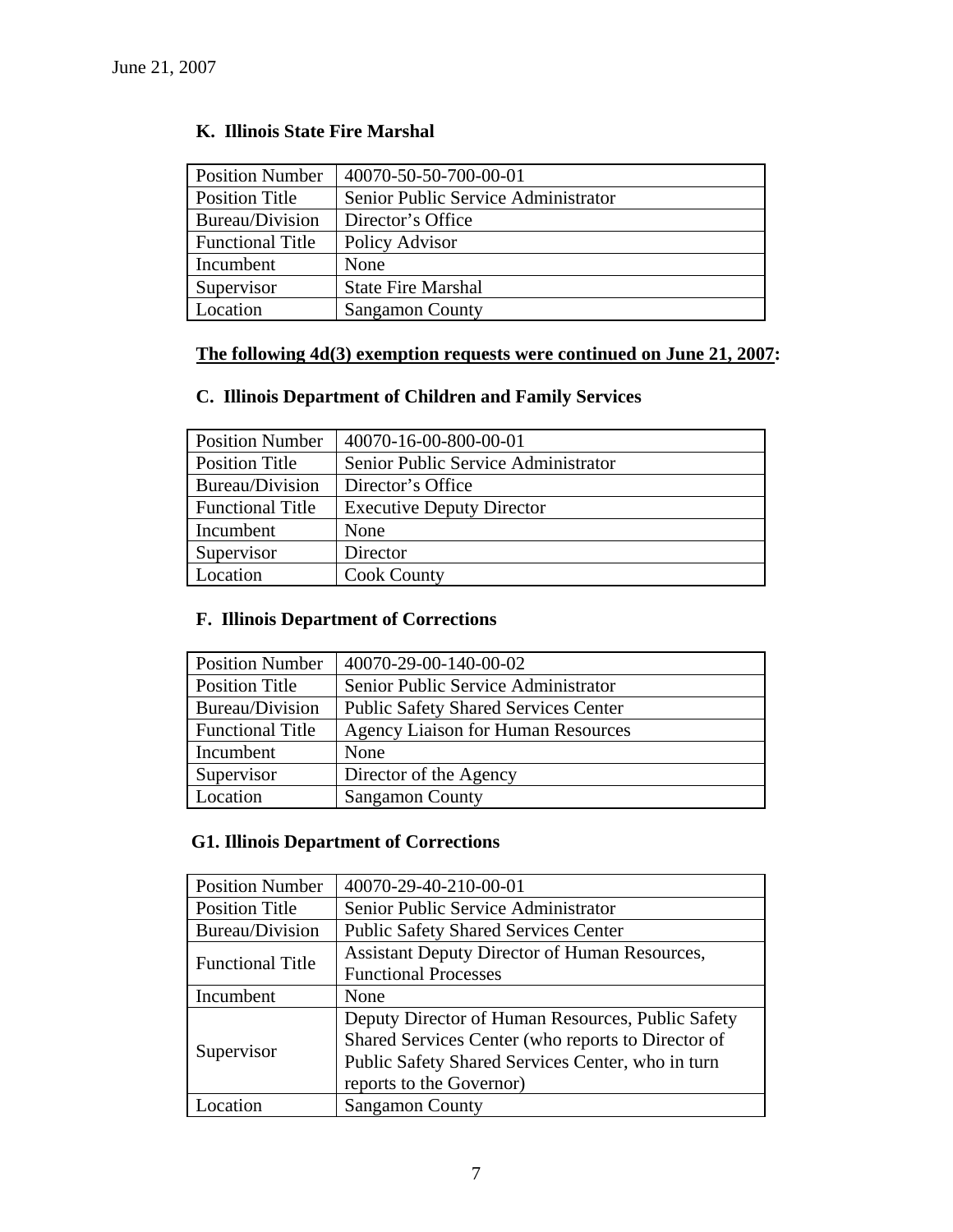# **The following 4d(3) exemption requests were continued on June 21, 2007:**

# **G2. Illinois Department of Corrections**

| <b>Position Number</b>  | 40070-29-40-220-00-01                                |
|-------------------------|------------------------------------------------------|
| <b>Position Title</b>   | Senior Public Service Administrator                  |
| Bureau/Division         | <b>Public Safety Shared Services Center</b>          |
| <b>Functional Title</b> | <b>Assistant Deputy Director of Human Resources,</b> |
|                         | <b>Strategic Processes</b>                           |
| Incumbent               | None                                                 |
| Supervisor              | Deputy Director of Human Resources, Public Safety    |
|                         | Shared Services Center (who reports to Director of   |
|                         | Public Safety Shared Services Center, who in turn    |
|                         | reports to the Governor)                             |
| ocation                 | <b>Sangamon County</b>                               |

# **G3. Illinois Department of Corrections**

| <b>Position Number</b>  | 40070-29-40-420-00-01                                 |
|-------------------------|-------------------------------------------------------|
| <b>Position Title</b>   | Senior Public Service Administrator                   |
| Bureau/Division         | <b>Public Safety Shared Services Center</b>           |
| <b>Functional Title</b> | <b>Risk Assessment Project Manager</b>                |
| Incumbent               | None                                                  |
| Supervisor              | Deputy Director of Projects, Public Safety Shared     |
|                         | Services Center (who reports to Director of Public    |
|                         | Safety Shared Services Center, who in turn reports to |
|                         | the Governor)                                         |
| ocation                 | <b>Sangamon County</b>                                |

# **H. Illinois Dept. of Financial and Professional Regulation**

| <b>Position Number</b>  | 40070-13-00-200-00-01                    |
|-------------------------|------------------------------------------|
| <b>Position Title</b>   | Senior Public Service Administrator      |
| Bureau/Division         | Secretary's Office                       |
| <b>Functional Title</b> | <b>Chief Liaison for Human Resources</b> |
| Incumbent               | None                                     |
| Supervisor              | Secretary                                |
| Location                | <b>Cook County</b>                       |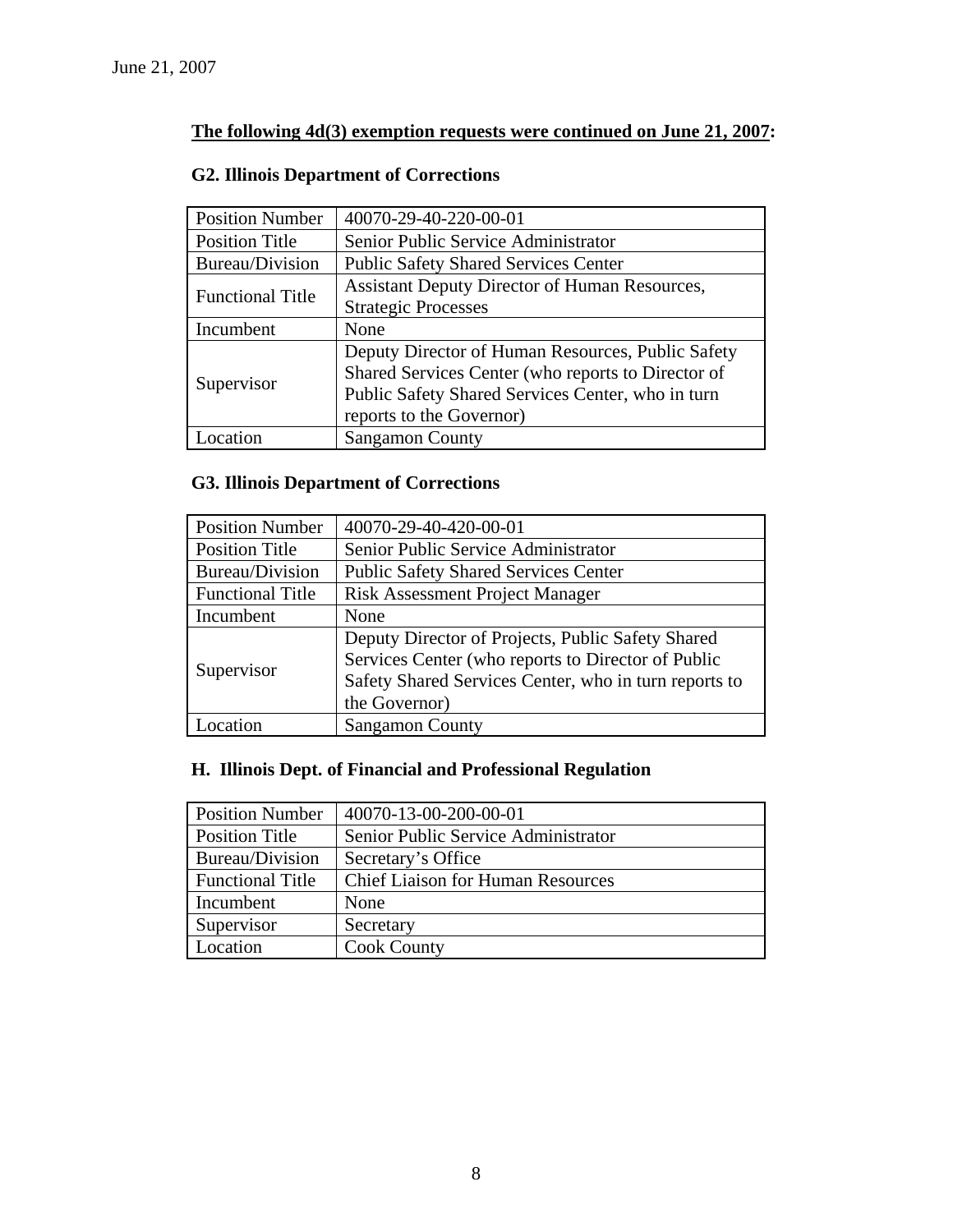### **The following 4d(3) exemption requests were continued on June 21, 2007:**

| <b>Position Number</b>  | 40070-25-12-210-00-01                                 |
|-------------------------|-------------------------------------------------------|
| <b>Position Title</b>   | Senior Public Service Administrator                   |
| Bureau/Division         | Administrative & Regulatory Shared Services Center    |
| <b>Functional Title</b> | <b>Assistant Human Resources Director,</b>            |
|                         | <b>Strategic Processes</b>                            |
| Incumbent               | None                                                  |
| Supervisor              | Human Resources Director of the Administrative &      |
|                         | Regulatory Shared Services Center (who reports to the |
|                         | Director of the Administrative & Regulatory Shared    |
|                         | Services Center, who in turn reports to the Governor) |
| ocation                 | <b>Sangamon County</b>                                |

#### **I. Illinois Department of Revenue**

#### **J. Illinois Department of Revenue**

| <b>Position Number</b>  | 40070-25-12-220-00-01                                 |
|-------------------------|-------------------------------------------------------|
| <b>Position Title</b>   | Senior Public Service Administrator                   |
| Bureau/Division         | Administrative & Regulatory Shared Services Center    |
| <b>Functional Title</b> | <b>Assistant Human Resources Director,</b>            |
|                         | <b>Functional Processes</b>                           |
| Incumbent               | None                                                  |
| Supervisor              | Human Resources Director of the Administrative &      |
|                         | Regulatory Shared Services Center (who reports to the |
|                         | Director of the Administrative & Regulatory Shared    |
|                         | Services Center, who in turn reports to the Governor) |
| Location                | <b>Sangamon County</b>                                |

#### V. CLASS SPECIFICATIONS

### • **None submitted.**

**IT WAS MOVED BY CHAIRMAN KOLKER, SECONDED BY COMMISSIONER PETERSON AND THE MOTION ADOPTED 5-0 TO DISAPPROVE ANY CLASS SPECIFICATIONS RECEIVED BY THE COMMISSION NOT CONTAINED IN THIS REPORT TO ALLOW ADEQUATE STUDY.**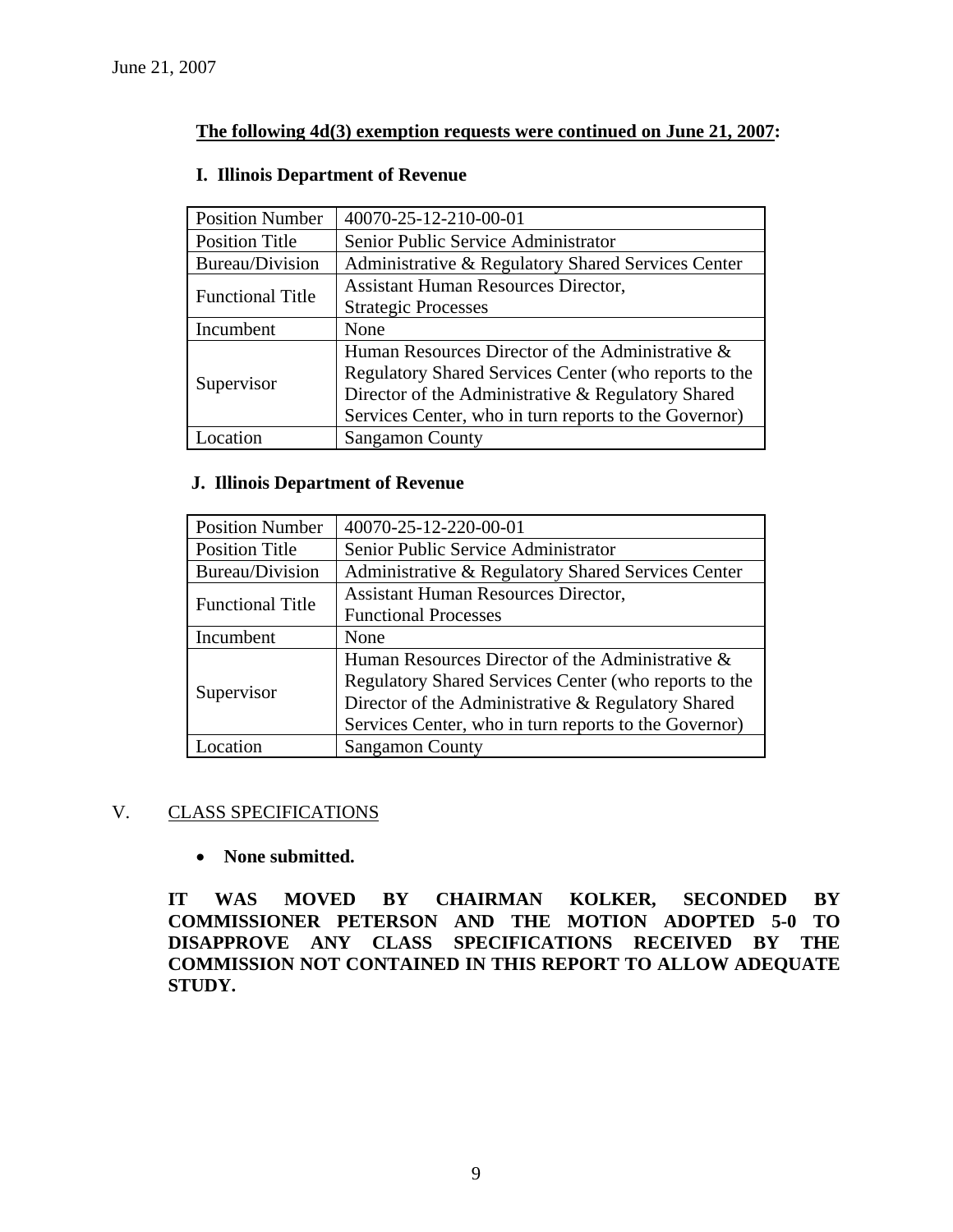### VI. MOTION TO GO INTO EXECUTIVE SESSION

**IT WAS MOVED BY COMMISSIONER PETERSON, SECONDED BY COMMISSIONER DALIANIS, AND BY ROLL CALL VOTE THE MOTION ADOPTED 5-0 TO HOLD AN EXECUTIVE SESSION PURSUANT TO SUBSECTIONS 2(c)(1), 2(c)(4), AND 2(c)(11) OF THE OPEN MEETINGS ACT.** 

| <b>KOLKER</b>   | YES | <b>EWELL</b>    | YES |
|-----------------|-----|-----------------|-----|
| <b>PETERSON</b> | YES | <b>DALIANIS</b> | YES |
| <b>BUKRABA</b>  | YES |                 |     |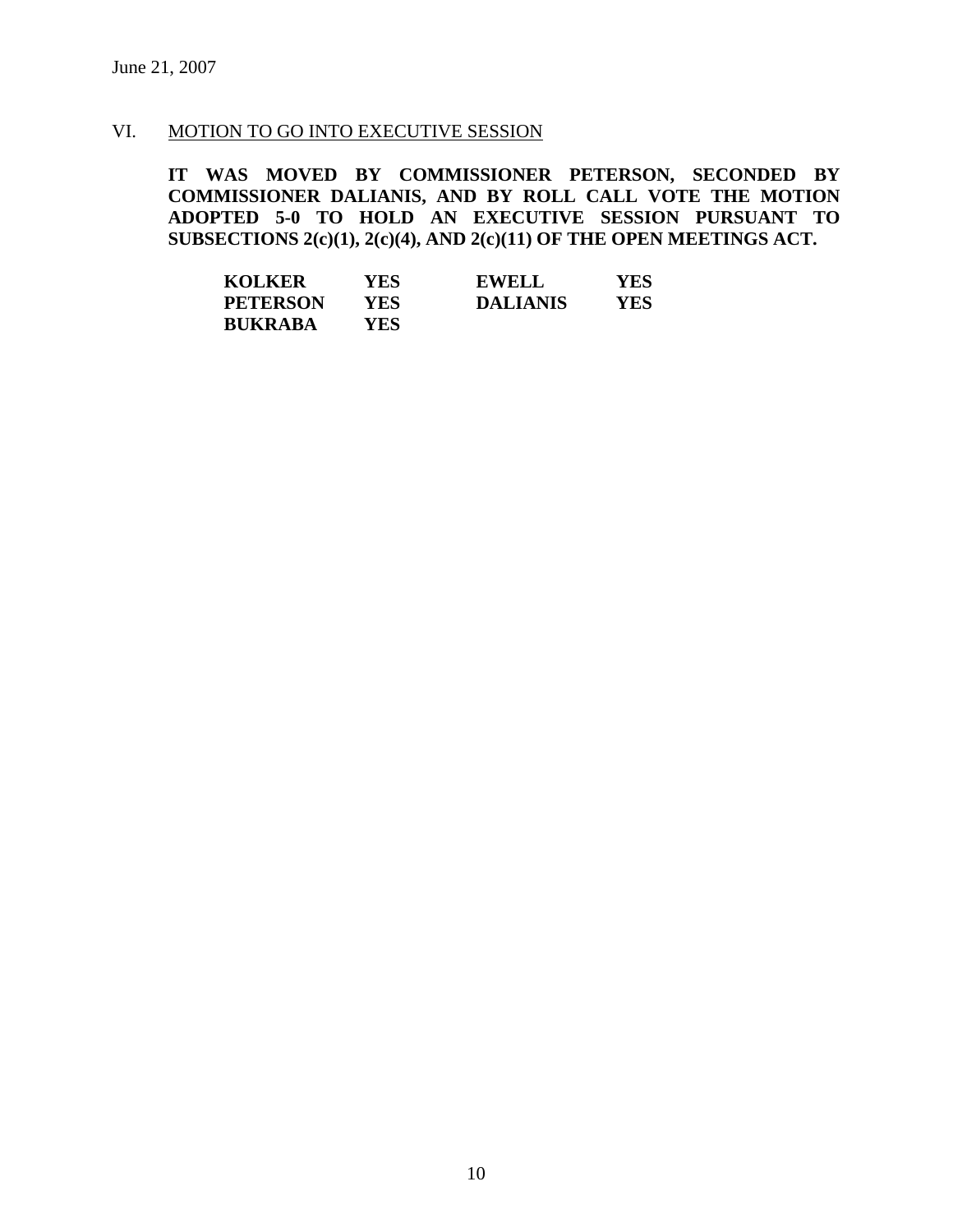#### VII. RECONVENE MEETING

Upon due and proper notice the regular meeting of the Illinois Civil Service Commission was reconvened at 160 North LaSalle Street, Suite S-901, Chicago, Illinois at 10:52 a.m.

#### PRESENT

Chris Kolker, Chairman; Raymond W. Ewell, Barbara J. Peterson, Betty A. Bukraba, and Ares G. Dalianis, Commissioners; Daniel Stralka, Executive Director; and Andrew Barris of the Commission staff.

### VIII. NON-MERIT APPOINTMENT REPORT

The Personnel Code permits non-merit appointments for a limited period of time, i.e., emergency appointments shall not exceed 60 days and shall not be renewed, and positions shall not be filled on a temporary or provisional basis for more than six months out of any twelve-month period. Consecutive non-merit appointments are not violative of the Code, however, they do present a possible evasion of merit principles and should be monitored. Set forth below is the number of consecutive non-merit appointments made by each department. These statistics are from the Department of Central Management Services' Consecutive Non-Merit Report.

| Agency                                | 4/30/07        | 5/31/07 | 5/31/06        |
|---------------------------------------|----------------|---------|----------------|
| Agriculture                           |                |         | 8              |
| <b>Central Management Services</b>    | 6              | 6       | 3              |
| <b>Children and Family Services</b>   | 7              | 4       | 10             |
| Commerce and Economic Opportunity     |                |         | $\overline{2}$ |
| <b>Employment Security</b>            | $\overline{2}$ | 1       | $\theta$       |
| Financial and Professional Regulation |                | 0       | 6              |
| <b>Healthcare and Family Services</b> | 3              | 19      | 10             |
| <b>Historic Preservation</b>          | 4              | 11      | 10             |
| Human Rights Department               | 0              | 0       |                |
| <b>Human Services</b>                 | 3              | 4       | 3              |
| <b>Natural Resources</b>              | 4              | 19      | 30             |
| Property Tax Appeal Board             | $\overline{2}$ | 2       |                |
| <b>State Retirement Systems</b>       | $\overline{2}$ | 1       | $\overline{0}$ |
| Transportation                        | 25             | 30      | 23             |
| Veterans' Affairs                     | $\mathfrak{D}$ | 2       |                |
| Workers' Compensation Commission      | 0              |         |                |
| Totals                                | 63             | 102     | 108            |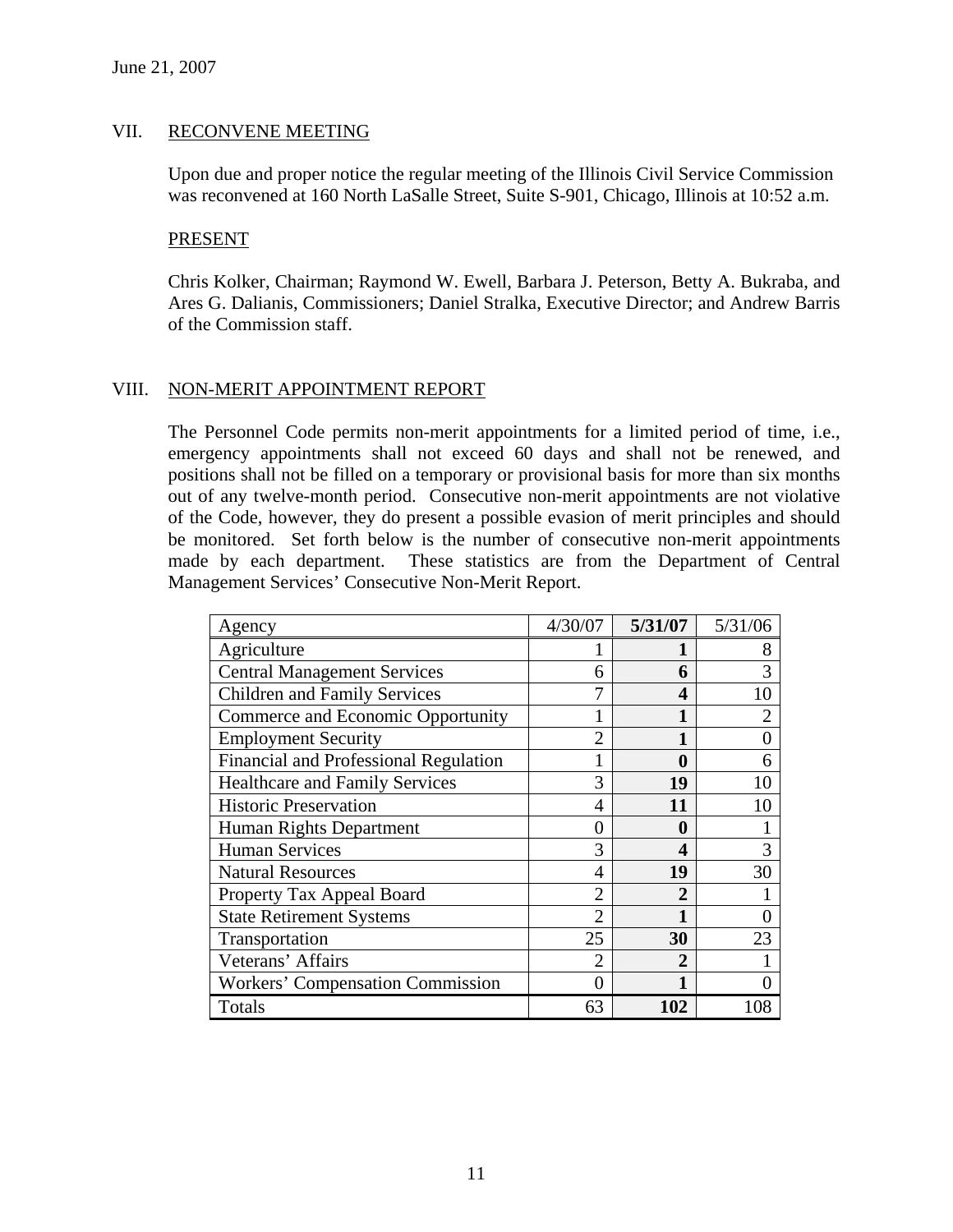### IX. PUBLICLY ANNOUNCED DECISIONS RESULTING FROM APPEAL

### • **DISCHARGE APPEAL**

#### **DA-12-07**

| Employee  | Mary Thomas                                                                                                               | <b>Appeal Date</b>      | 11/15/06                                                                     |
|-----------|---------------------------------------------------------------------------------------------------------------------------|-------------------------|------------------------------------------------------------------------------|
| Agency    | <b>DHS</b>                                                                                                                | Decision Date           | 06/08/07                                                                     |
| Type      | Discharge                                                                                                                 | <b>ALJ</b>              | <b>Andrew Barris</b>                                                         |
| Change(s) | Conducting an unauthorized<br>investigation; failure to report<br>allegation of abuse/neglect;<br>failure to follow rules | Recommended<br>Decision | Charges are proven and<br>warrant 30-day suspension<br>in lieu of discharge. |

**IT WAS MOVED BY COMMISSIONER PETERSON, SECONDED BY COMMISSIONER DALIANIS AND BY ROLL CALL VOTE OF 5-0 THE MOTION ADOPTED TO MODIFY THE ADMINISTRATIVE LAW JUDGE'S RECOMMENDED DECISION AND INCREASE THE 30-DAY SUSPENSION TO A 60-DAY SUSPENSION IN LIEU OF DISCHARGE BECAUSE OF HER REPEATED INCLINATION TO TAKE EMPLOYMENT MATTERS INTO HER OWN HANDS INSTEAD OF FOLLOWING THE RELEVANT REPORTING RULES.** 

| <b>KOLKER</b>   | YES | <b>EWELL</b>    | YES |
|-----------------|-----|-----------------|-----|
| <b>PETERSON</b> | YES | <b>DALIANIS</b> | YES |
| <b>BUKRABA</b>  | YES |                 |     |

#### • **DISCHARGE APPEAL**

**DA-37-07**

|           | Employee   Raquel A. Craig | <b>Appeal Date</b>   | 04/06/07                                                   |
|-----------|----------------------------|----------------------|------------------------------------------------------------|
| Agency    | DOC                        | <b>Decision Date</b> | 06/05/07                                                   |
| Type      | Discharge                  | ALJ                  | Daniel Stralka                                             |
| Change(s) | Unauthorized absences      | Decision             | Recommended   Charges are proven and<br>warrant discharge. |

**IT WAS MOVED BY COMMISSIONER DALIANIS, SECONDED BY COMMISSIONER EWELL AND BY ROLL CALL VOTE OF 5-0 THE MOTION ADOPTED TO AFFIRM AND ADOPT THE ADMINISTRATIVE LAW JUDGE'S RECOMMENDED DECISION THAT THE WRITTEN CHARGES HAVE BEEN PROVEN AND DO WARRANT THE DISCHARGE OF THE EMPLOYEE.** 

| <b>KOLKER</b>   | YES | <b>EWELL</b>    | YES |
|-----------------|-----|-----------------|-----|
| <b>PETERSON</b> | YES | <b>DALIANIS</b> | YES |
| <b>BUKRABA</b>  | YES |                 |     |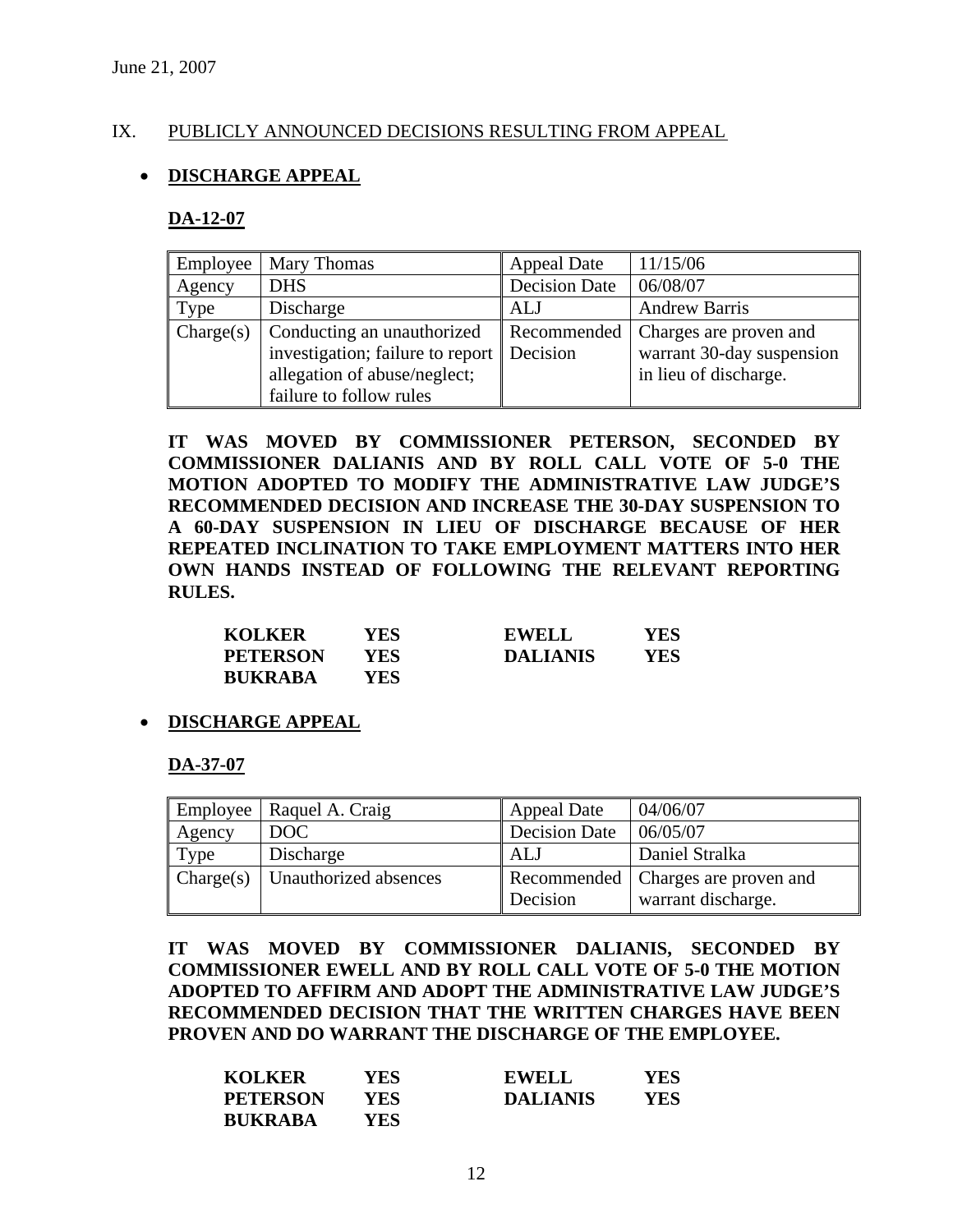### X. APPEALS TERMINATED WITHOUT DECISION ON THE MERITS

### • **WITHDRAWN**

#### **DA-33-07**

|           | Employee   Dolores Allgood | <b>Appeal Date</b>   | 03/20/07                          |
|-----------|----------------------------|----------------------|-----------------------------------|
| Agency    | <b>DHS</b>                 | <b>Decision Date</b> | 05/14/07                          |
| Type      | Discharge                  | ALJ                  | Daniel Stralka                    |
| Change(s) | Conduct unbecoming         | Recommended          | Dismissed subject to Commission   |
|           | a state employee           | Decision             | approval; withdrawn (settlement). |

#### • **WITHDRAWN**

#### **DA-42-07**

| Employee  | David LaRocque | <b>Appeal Date</b>   | 5/16/07                         |
|-----------|----------------|----------------------|---------------------------------|
| Agency    | <b>DHS</b>     | <b>Decision Date</b> | 6/01/07                         |
| Type      | Discharge      | ALJ                  | Daniel Stralka                  |
| Change(s) | Conduct        | Recommended          | Dismissed subject to Commission |
|           | unbecoming     | Decision             | approval; withdrawn.            |

**IT WAS MOVED BY CHAIRMAN KOLKER, SECONDED BY COMMISSIONER PETERSON, AND BY ROLL CALL VOTE OF 5-0 THE MOTION ADOPTED TO APPROVE AND ADOPT THE DISMISSALS OF THE ALLGOOD APPEAL AND THE LAROCQUE APPEAL.** 

| <b>KOLKER</b>   | YES . | <b>EWELL</b>    | YES |
|-----------------|-------|-----------------|-----|
| <b>PETERSON</b> | YES   | <b>DALIANIS</b> | YES |
| <b>BUKRABA</b>  | YES.  |                 |     |

#### XI. STAFF REPORT

Executive Director Daniel Stralka reported that:

- There has been no progress in obtaining the supplemental funds requested for the Fiscal Year 2007 budget though the bill has been sent to the Governor.
- A contract renewal for Fiscal Year 2008 has been prepared for Administrative Law Judge Dos Santos in the Casey/DeFraties matter, due to remand.
- Tentative moving day for the Commission's Springfield office is Monday, July 2.